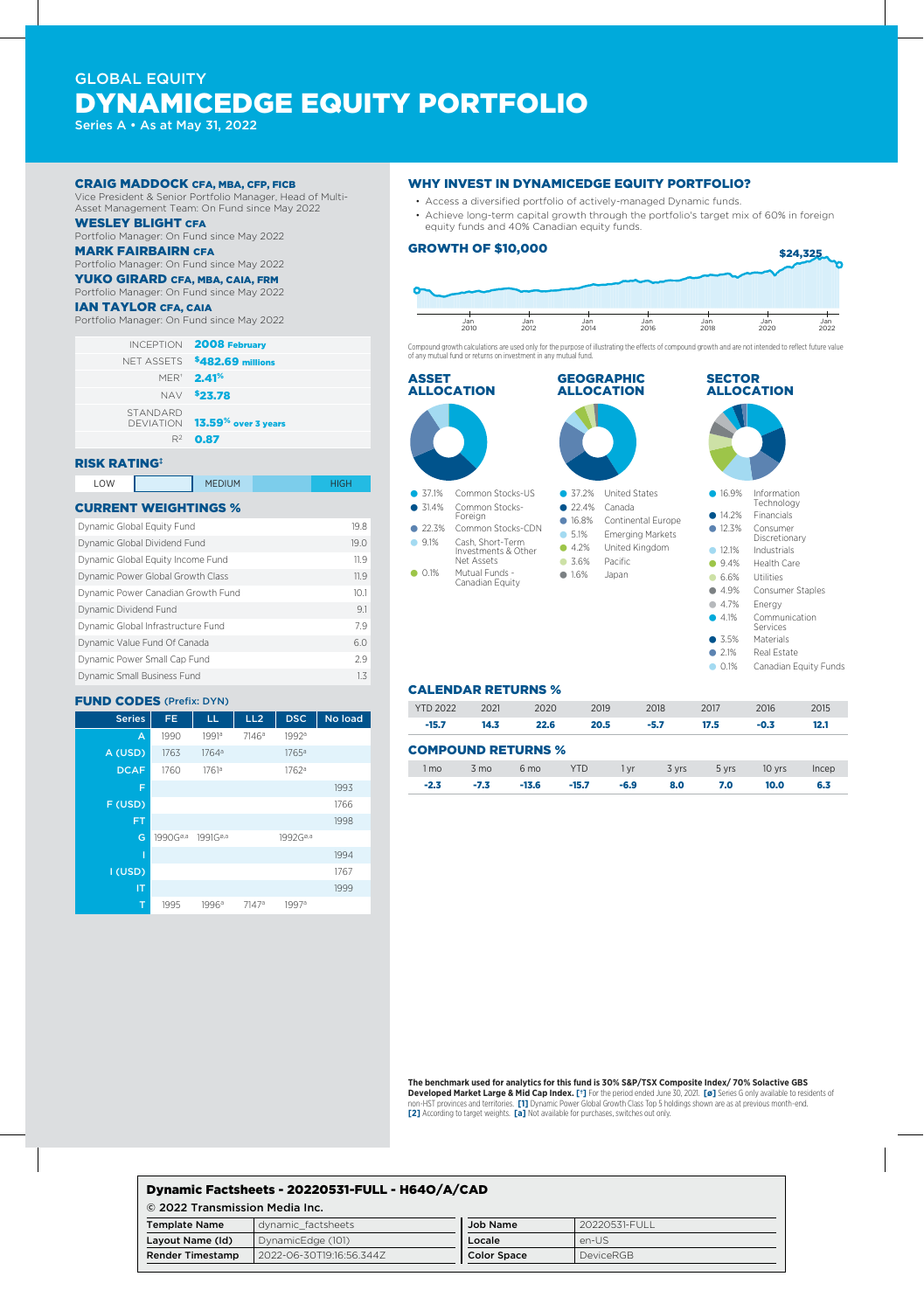# GLOBAL EQUITY DYNAMICEDGE EQUITY PORTFOLIO

Series A • As at May 31, 2022

Adyen N.V. MercadoLibre, Inc. MongoDB, Inc.

#### TOP 5 HOLDINGS OF UNDERLYING FUNDS<sup>1</sup> (as at May 31, 2022)

| <b>CANADIAN EQUITY</b><br><b>Target: 35.00%</b>                   |                                                                   |                                                                  |                                                                   |
|-------------------------------------------------------------------|-------------------------------------------------------------------|------------------------------------------------------------------|-------------------------------------------------------------------|
| <b>Dynamic Dividend Fund</b><br><b>Target: 8.00%</b>              | <b>Dynamic Power Canadian Growth Fund</b><br><b>Target: 7.00%</b> | <b>Dynamic Power Small Cap Fund</b><br><b>Target: 3.50%</b>      | <b>Dynamic Small Business Fund</b><br>Target: 3.50%               |
| Toronto-Dominion Bank (The)                                       | Intact Financial Corporation                                      | Trisura Group Ltd.                                               | Spin Master Corp.                                                 |
| Royal Bank of Canada                                              | Alphabet Inc., Class "C"                                          | Richelieu Hardware I td.                                         | TMX Group Limited                                                 |
| Enbridge Inc.                                                     | Microsoft Corporation                                             | TFI International Inc.                                           | Bridge Investment Group Holdings Inc.                             |
| Brookfield Asset Management Inc., Class "A"                       | National Bank of Canada                                           | Interfor Corporation                                             | Parkland Corporation                                              |
| Bank of Nova Scotia (The)                                         | Canadian National Railway Company                                 | goeasy Ltd.                                                      | Jamieson Wellness Inc.                                            |
| <b>Dynamic Value Fund Of Canada</b><br>Target: 13.00%             |                                                                   |                                                                  |                                                                   |
| Toronto-Dominion Bank (The)                                       |                                                                   |                                                                  |                                                                   |
| Bank of Nova Scotia (The)                                         |                                                                   |                                                                  |                                                                   |
| Royal Bank of Canada                                              |                                                                   |                                                                  |                                                                   |
| Onex Corporation                                                  |                                                                   |                                                                  |                                                                   |
| PrairieSky Royalty Ltd.                                           |                                                                   |                                                                  |                                                                   |
| <b>FOREIGN EQUITY</b><br><b>Target: 65.00%</b>                    |                                                                   |                                                                  |                                                                   |
| <b>Dynamic Global Dividend Fund</b><br>Target: 19.50%             | <b>Dynamic Global Equity Fund</b><br>Target: 15.00%               | <b>Dynamic Global Equity Income Fund</b><br><b>Target: 9.00%</b> | <b>Dynamic Global Infrastructure Fund</b><br><b>Target: 6.50%</b> |
| Chubb Limited                                                     | Microsoft Corporation                                             | Microsoft Corporation                                            | Brookfield Infrastructure Partners L.P., Units                    |
| Elbit Systems Ltd.                                                | Techtronic Industries Company Limited                             | Shell PLC                                                        | NextEra Energy Partners, LP                                       |
| Berkshire Hathaway Inc., Class "B"                                | Booz Allen Hamilton Holding Corporation                           | Visa Inc., Class "A"                                             | Aena SME, SA                                                      |
| Chevron Corporation                                               | Anglo American PLC                                                | Anthem. Inc.                                                     | Ferrovial, SA                                                     |
| Belimo Holding AG                                                 | Progressive Corporation (The)                                     | SAP SE                                                           | VINCI SA                                                          |
| <b>Dynamic Power Global Growth Class</b><br><b>Target: 15.00%</b> |                                                                   |                                                                  |                                                                   |
| Palo Alto Networks, Inc.                                          |                                                                   |                                                                  |                                                                   |
| CrowdStrike Holdings, Inc., Class "A"                             |                                                                   |                                                                  |                                                                   |